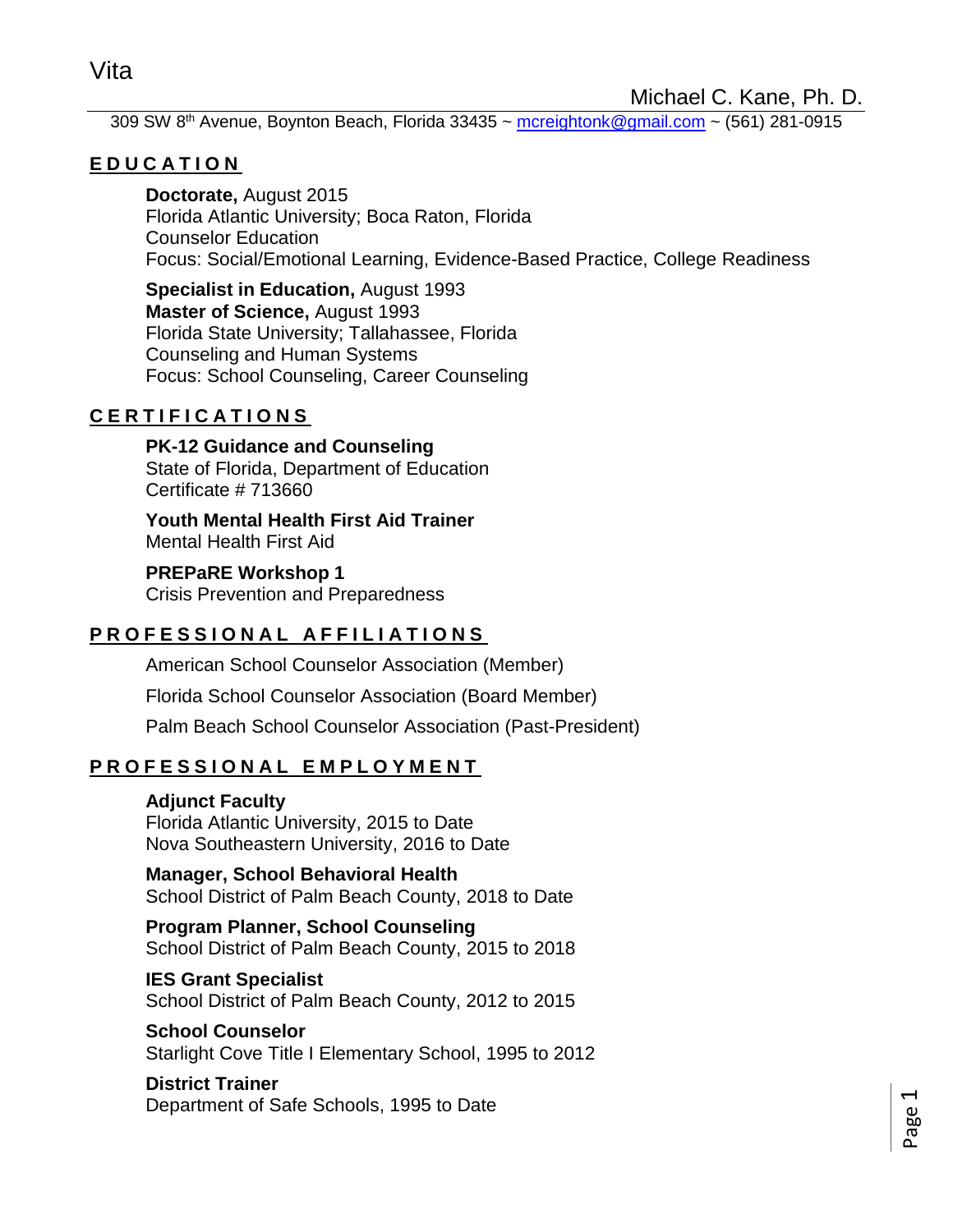309 SW 8<sup>th</sup> Avenue, Boynton Beach, Florida 33435 ~ [mcreightonk@gmail.com](mailto:mcreightonk@gmail.com) ~ (561) 281-0915

# **PROFESSIONAL KNOWLEDGE AND SKILLS**

### **Social/Emotional Learning, Mental Health and Wellness***.*

*Understanding of the cultural, socio-economic, community, and familial influences on mental health, social/emotional learning (SEL) and wellness. Development and implementation of SEL standards. Expertise in the development and implementation of individual, small group, and systemic interventions within an interrelated system of supports.*

#### **Trauma Informed Schools**

*Knowledgeable of the impact of adverse childhood experiences on children and adolescents. Partnered with community experts to advance training of trauma informed practices in schools*.

### **Integrating Systems of Support**

*Developed a network of community agency relationships with a direct benefit to staff and students. Engaged school district entities and community partners resulting in the creation of the Student Mental Health and Wellness Conference. Developed a sustainability plan to ensure the longevity of the conference through partnerships and sponsor funding.*

### **Professional Development, Teaching and Training**

*Expertise in the development of high quality teaching and professional development based on theory, research, and models. Use of effective training practices including active engagement, modeling, reflection, application, and ongoing support. Proficient in online learning platforms.*

#### **Organizational Systems and Leadership**

*Training, experience and expertise in the qualities of high functioning organizations, and effective leadership.*

#### **Educational Outcomes and Research**

*Integration of evidence-based programs, outcome research, outcome assessment, and program evaluation into practice at the school and district level.*

#### **School Climate and Culture**

*Experience in the establishment of positive organizational/school climate and culture.*

#### **Project Management - Institute of Education Sciences Federal Grant**

*Organizational and interpersonal skill in the management of all aspects of a four-year, \$427,000 research project including budget, stakeholder commitment, training, implementation fidelity, measuring outcomes, and reporting requirements.*

#### **Academic and Academic Related Behaviors**

*Knowledgeable of the behaviors, attitudes, skills, and strategies required for high levels of academic achievement. Identified and implemented core curriculum for all students and intentional small group counseling programs for those students in need of additional support.*

#### **College-Career Readiness**

*Expertise in the development of requisite strategies, skills, and attitudes necessary for the college-career readiness of all students, K-12.* 

#### **Solution Focused Counseling and Support**

*Knowledgeable in the training and implementation of a resiliency-based, solution-focused system of counseling supports leading to real and lasting behavioral change.*

#### **Data-Based Decision Making**

*Utilization of data-based decision making to identify student needs-equity gaps, develop programmatic interventions, and measure outcomes resulting in improved student educational performance.*